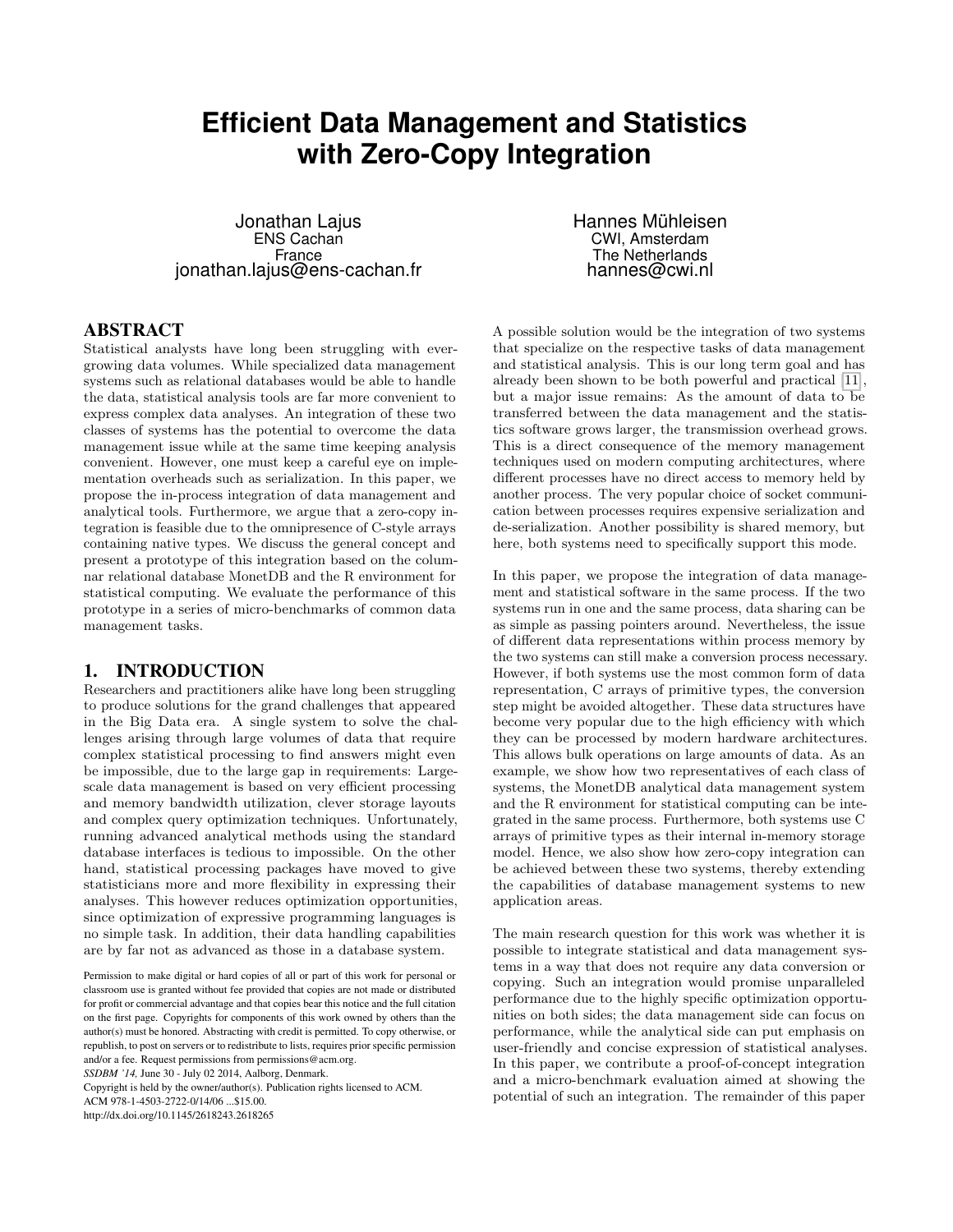is organized as follows: In the following Section [2,](#page-1-0) we give an extensive overview over related work. Section [3](#page-1-1) then discusses the generic challenges for in-process data sharing. We describe our proof-of-concept integration of MonetDB and R in Section [4.](#page-3-0) Finally, we present the results of the experiments we have performed using our integration in Section [5](#page-5-0) and conclude in Section [6.](#page-7-0)

# <span id="page-1-0"></span>2. RELATED WORK

The improvement of large-scale data management within statistical software packages has already enjoyed much attention. There are several distinct classes of approaches: We have identified socket-based interfaces to various databases, extensions of the statistical software itself, embeddings of differing directions, solutions for a subset of the problem and distributed data management frameworks.

The perhaps most prolific approach is to use a standardized database interface such as JDBC or ODBC to access data from the statistical environment. This is for example supported in the statistical packages R, SPSS and STATA. The basic procedure is to establish a database connection through these standardized interfaces, and then to send SQL queries to the relational database and retrieve result sets into the statistical environment. This approach has two major drawbacks: First, users have to make themselves familiar with SQL and the relational model in order to retrieve data. Second, data transferred between the process space of the database and the statistical software has to be copied multiple times and likely to be serialized and parsed in the process. As we have will see in our evaluation in Section [5,](#page-5-0) this severely limits the amount of data that can be transferred. This is especially critical as extending a SQL interface with new functionality is much to ask from a statistical analyst, and she will therefore tend to run her analysis within the statistical environment, exacerbating the need for data transfer. In the R ecosystem, database-specific connectors exist for many commercial as well as Open-Source databases, e.g. RPostgreSQL and RORACLE [\[5,](#page-8-1) [12\]](#page-8-2).

In the class of extensions of the statistical environment itself, the general trend is to provide a faster implementation of particularly expensive data management operations. For example, the data.table package for R vastly improves the performance of data loading from raw CSV files, but also for join and grouping operations [\[6\]](#page-8-3). The extension benefits from a deep integration into R and strives for compatibility with existing data management infrastructure. This makes it possible to enhance the performance of analytical programs by adding the extension. However, the performance is achieved by re-implementing classical relational algebra operators. It is clear that the implementation of these operators has enjoyed much more attention in a system solely dependent on their performance. We will address this assumption with experiments in Section [5.](#page-5-0) Also, the dataset being processed has to fit into memory, which represents a serious constraint. A very similar approach has been followed by the ff package [\[3\]](#page-8-4). However, the compatibility with the existing data management infrastructure was dropped. Hence, analysis programs will have to be rewritten in order to benefit from the optimized data management provided by the extension. Nevertheless, the extension also provides functionality absent in the original infrastructure.

We have already argued for the in-process embedding of data management and the statistics environment. This approach has two possible directions, one that embeds the statistics environment within the database, so that analytical functions become available from the database (SQL) interface. The REmbeddedPostgres is an example of this group, where the R environment was embedded into the PostgreSQL database, such that functions operating on single records, aggregates and triggers can be implemented using R and its contributed libraries [\[10\]](#page-8-5). A more recent example is the embedding of R into the Oracle commercial database [\[8\]](#page-8-6). We however propose the inverse embedding direction here, where the database is embedded into the statistics environment. The most widely used representative of this class is RSQLite, which is also subject of our evaluation. SQLite is a compact implementation of a relational database that is designed to be embedded in other programs. Hence, embedding it in R faced fewer challenges than those described in Section [4.](#page-3-0) All those approaches share a common limitation: The data retrieved from the database tables has to be converted from the database-internal format into the R format. This requires at least one copying and processing step. Contrary, this overhead is completely unnecessary in the approach we propose. The most comprehensive integration presented so far is that of the SAP HANA database and R. Here, R scripts are executed as part of the database query execution plan [\[7\]](#page-8-7). Also, shared memory is used to transfer data and query results between the database and R. While not requiring serialization, conversion and copying still has to take place. In a distributed environment, R has also been embedded into MySQL with an additional CORBA-based coordination layer for coordination with a user session [\[4\]](#page-8-8).

Also related are database-supported solutions for specific computational issues in statistical computations. Large-scale calculations on arrays or matrices are an example for such a specific issue. RIOT is a proposed approach to achieve transparent IO efficiency which also maps an R problem into the SQL realm [\[18,](#page-9-0) [19\]](#page-9-1). The authors also discuss the fundamental issues behind achieving the sought-after IO transparency. Large-scale array processing from within the statistical environment through third-party data management systems has also been described for distributed processing, for example in the Presto system, where functions can be executed in parallel over a single logical array [\[17\]](#page-9-2). Interestingly, they also note the importance of the zero-copy mechanism for efficient data sharing between the statistical and the data management system. However, having built their data management from scratch, they were able to avoid some of the pitfalls we have encountered in Section [4.](#page-3-0)

# <span id="page-1-1"></span>3. SAME-PROCESS DATA SHARING

From a conceptual point of view, the integration of two independent systems within a single process is simple: Multithreading facilities provided by the operating systems allow a large number of independent execution contexts, hence systems that previously were running in a single process can be moved into independent executions threads within a single process. Access to shared resources such as the network system, the file system etc. is still managed by calls to the operating system, which also provides synchronization and isolation between the threads. In practice however, several challenges do exist: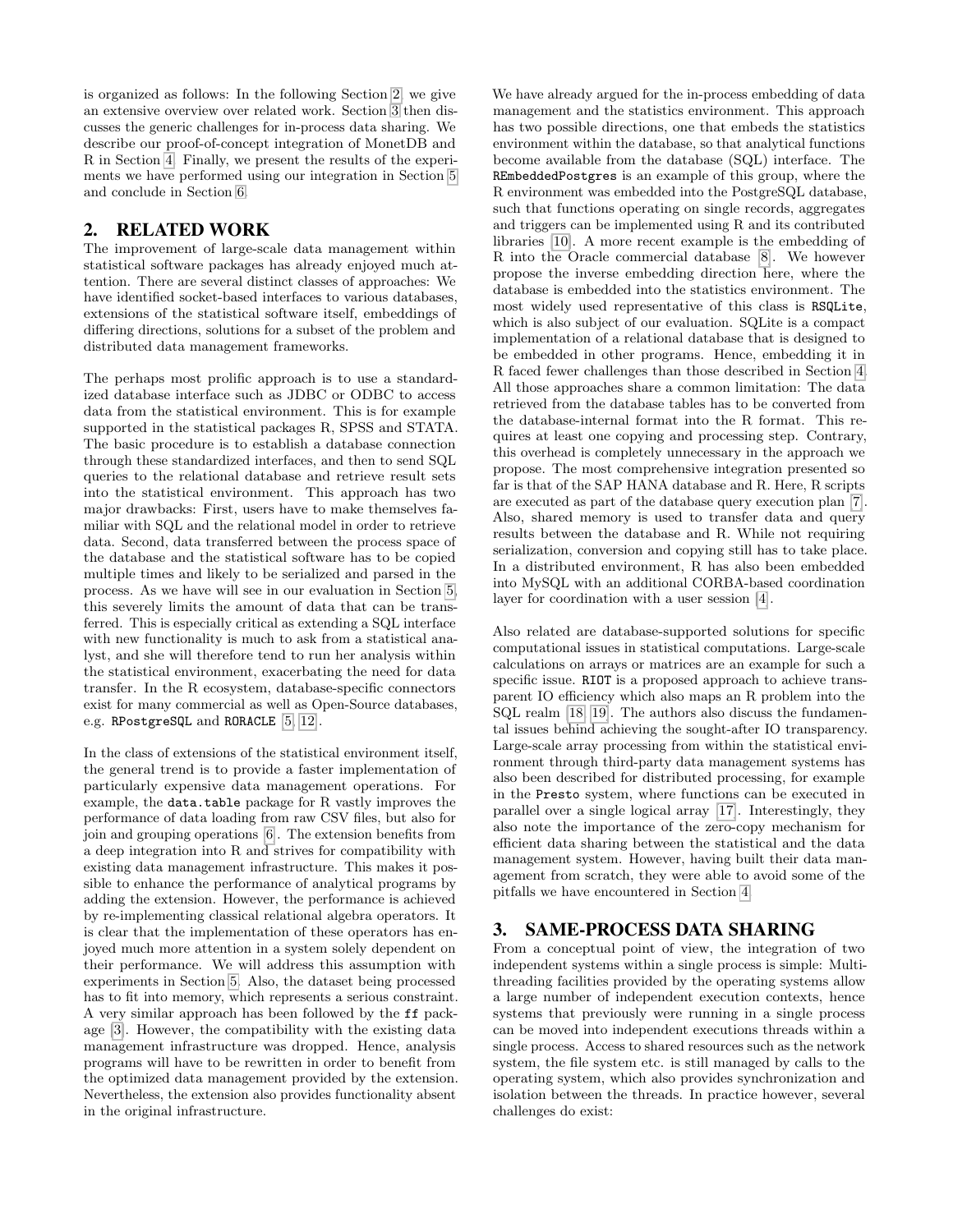First of all, the placement of two systems in the same address space usually requires recompilation, unless special relocatable object files are available. Even if library versions are available, they are unlikely to export all the necessary operations. This means that the source code of both systems has to be available. Then, a new binary is produced by compiling both systems together. However, it is far from certain that first, both systems use a compatible programming environment and second, their programming code actually can be compiled together. For example, two separate C programs could both contain an error() function to handle program errors. If no special care is taken, the existence of the symbol in both code bases precludes compilation. There are static source code analysis methods to catch some of these name clashes (given sane coding practices), but integration problems will still appear in the linking phase. Overall, the effort to make the two systems compile and link together is highly dependent on the implementation of both systems.

Once both systems are successfully linked and started, the actual passing of data has to be considered. The method of choice would be the calling of a function in the data management system by the analytics software to request data. Once the data is available, the data management system in turn calls a method in the analytics package to notify it of the data being available. Alternatively, the data management system can be initialized, the query run, and shut down again from the context of the calling routine in the analytics package. If the desired data is only available within a function call, and not as a result, it would be possible to modify the code in such a way that the data management solution would be forced to wait on a semaphore until the data is no longer needed. The form in which data is passed is by reference. This means that rather than putting the entire data on the stack as a function parameter, the memory address (which is valid for both systems, since they run in the same address space) is passed. This allows the analytics system to simply de-reference the address pointer and access the data there. Another issue remains however. Low-level memory allocation requires the explicit free()-ing of memory that is not used any more. Yet, the data management system has no way of knowing whether the analytical system still requires access to the shared data. Hence, the task of freeing the memory that contains the shared data has to be taken over by the analytical system or by way of an additional notification mechanism in the data management part.

Figure [1](#page-2-0) shows the described communication pattern. Within the continuous space of virtual memory, both the statistical tool as well as the database are loaded. The statistical tool initiates the interaction by sending a SQL query by means of function call to the database (1). The database then starts processing the query and produces a result set in a compatible binary format (2). Finally (and crucially), the data is not returned in serialized form of or by copying, but instead by only passing a pointer (here: 0x10000000) to the starting address of the query response within memory to the statistics application (3). The statistics application can now directly access the data in memory. Of course, the figure oversimplifies the process, as every result set column would have their independent starting address, all of which would have to be passed over. In addition, the receiving program needs to know the number of elements in the arrays, and the

<span id="page-2-0"></span>

Figure 1: Communication Flow within Process Space

type of each entry in bytes in order to read the data. From the type, the length of each entry can be determined.

Of course, by running both systems on a single machine, otherwise common issues such as differing endianness are avoided. However, different programing languages can use different binary encoding for their values. Nevertheless, there is a (small) set of data types with a almost universally agreedon encoding. Fortunately, those are also the ones with most relevance to statistical analyses: integers of various lengths (short,int,long), and standardized floating point numbers (float,double) [\[2,](#page-8-9) [1\]](#page-8-10). The compatibility in encoding even between programming environments is due to CPU support for these data types, such that operations on them can be calculated by the CPU in a single instruction. Hence, regardless of the system used, there is a good chance that the basic data is encoded in one of these types. The cited standards also include conventions for special values, for example infinity or the special value NaN ("Not a Number") for divisions by zero.

But one complication still exists: Both relational databases as well as statistical analysis software have a notion for an unknown value, or missing data (NA/NULL). The way this is encoded on an in-memory level is typically through additional values that represent the non-existing value. These are not included in the number representation standards, therefore every system has its own convention about which specific value is regarded as a missing value. Of course, it is very likely that different values are used. Hence, it would be beneficial to filter those values out on the data management side before passing the pointer. There might however be a shortcut: For numerical values, the NA value is usually represented by taking a magic value, for example the smallest or highest possible legal value for the C type. Since this value is hopefully defined at a single location in both systems, there could be a small modification to change this value to be compatible and recompile.

Another issue concerns more complicated data structures such as character strings or complex objects. While the representation of single strings as null-terminated charac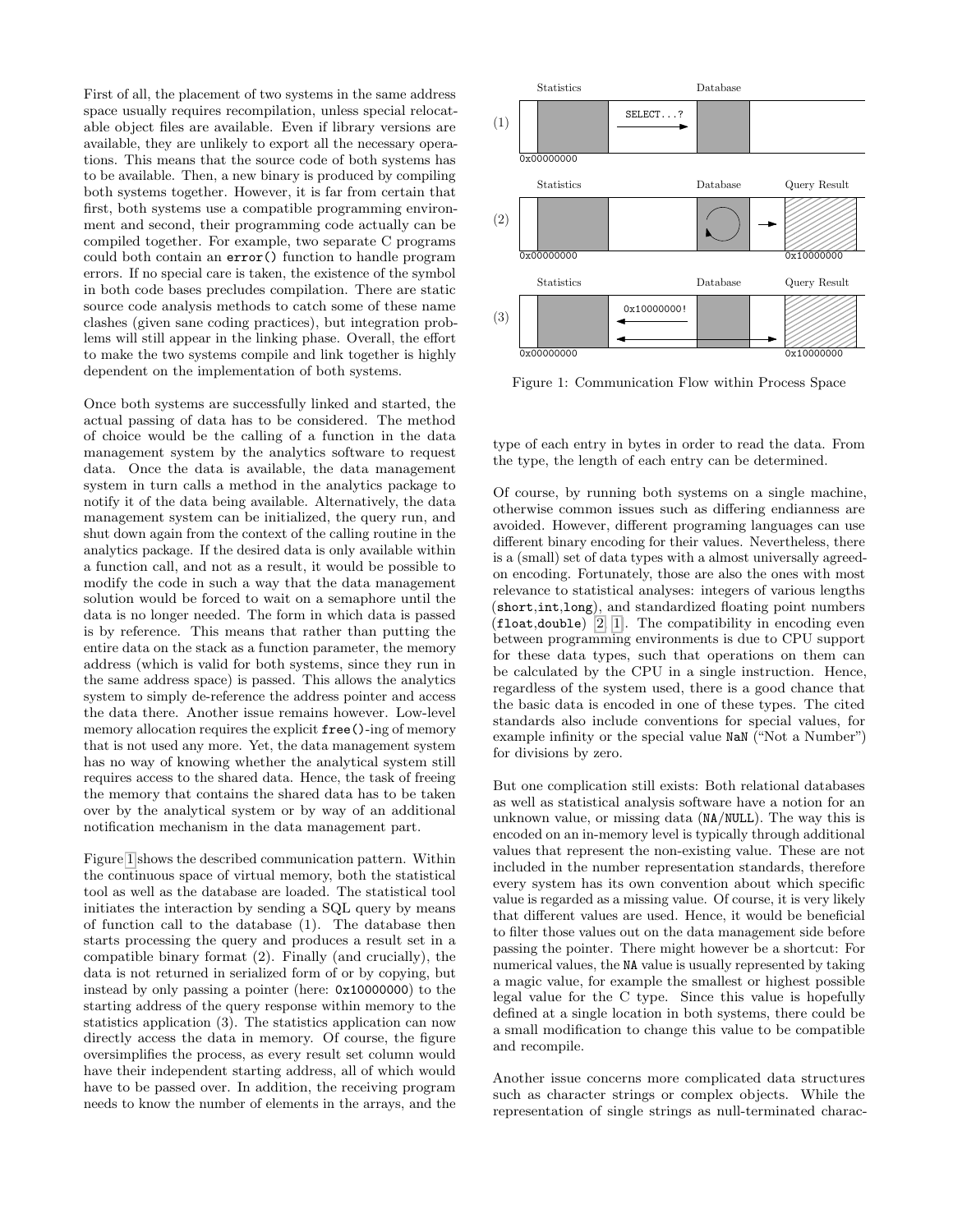ter arrays is universally used, we are focusing on arrays of values. There are several alternatives to represent arrays of strings. For example, an array of pointers into separate null-terminated arrays for each entry could be used to store a string array, possible re-using memory addresses for duplicate elimination. Another option would be to use a larger string vector that contains several null-terminated strings and an offset array to access each entry. Another possibility yet would be a non-traditional string layout, e.g. using a start pointer/length structure. Many more representations are possible, and it is therefore unrealistic to expect similar in-memory representations of string vectors. Similar issues exist for other complex data types, especially as programming language borders are crossed. Fortunately, the most common statistical calculations involve variables that are either already numerical or can easily be mapped to numeric arrays. We will focus on those types in the following.

While we can now reasonably (and possibly only partially) assume compatible encoding of single values, we are ultimately interested in bulk processing of large amounts of data. Both statistical and database systems are built on a tabular data abstraction, which is equal to or closely related to the relational model as a list of named columns of various types. If a row-oriented storage layout is used, the different data types force a large amount of additional structuring bits to be added to make it clear where the row starts, where the fields start, where the fields end, and where the row ends. This can be best compared with CSV-like formats, only on a binary level. However, it has been shown, that a columnar or decomposed storage model allows far higher efficiency with regards to analytical processing [\[9,](#page-8-11) [16\]](#page-9-3).

One of the reasons why the columnar data representation has been found superior in those use cases is the more "natural" mapping of single columns to environment-provided data structures. In particular, the concept of an indexed array of values of a single type is a basic feature of almost all programming environments, and expensive function calls are not as common. Furthermore, there is an obvious and widespread storage layout of these arrays within the conceptually continuous address space such that array elements are simply stored back-to-back without additional dividing bits [\[2\]](#page-8-9). Dividers are not necessary since the width of the single element type in number of bytes is known in advance. Of course, this only applies to fixed-length types. Again, these types are fortunately the most commonly used ones in statistics.

Finally, we have to discuss concurrent access to the query result and the persistence of changes to the data. If data are directly being accessed using a pointer there is no general way of prohibiting writes to these memory locations. The major issue here is that it is not clear whether the data for which the pointer is passed is part of the permanent data.In the case of main memory databases, the contents of main memory are the base data that has been loaded into the database. If for example an entire table or a subset of it is requested, there is no reason why the database should copy the data in order to create a result set. Therefore, if a pointer to the base data is given to the analytical package, modifications can potentially change (or even corrupt!) the data. This is especially true in the aforementioned case of

main memory databases. Whether it is safe to allow write access to the passed data therefore completely depends on the implementation of the data management solution. A compromise to protect the database from corruption would be to rely on a low-level copy-on-write mechanism of the operating system for memory-mapped data or a raw copy of in memory. These copies may affect only small selections of slices of tables (optimized operations that give a read-only view on the table). As the database system chooses at which point it will use one allocation method or the other, a tradeoff has to be found between the overhead of accessing the virtual memory and the overhead of punctual copy of views if we want to ensure the integrity of the database. Then all the write operations become local to the statistical environment. Another option is to use additional synchronization mechanisms to perform a safe modification of the data. However, this would require extensive modification of both systems. It is thus safest if a read-only access pattern is assumed for now, even there are no possibilities of enforcing this once the pointer has been passed over.

### <span id="page-3-0"></span>4. EMBEDDING MONETDB AND R

From the previous section, we could see that an in-process integration between a database and a statistical software package is theoretically feasible. However, we have also seen numerous potential issues, that could make zero-copy data integration impossible, because at least a single-pass conversion would be required. To continue our studies on the matter, we have chosen to attempt the described integration using two representatives of both system classes. For the data management part, we have selected MonetDB, an open source columnar relational database that is focused on analytical queries  $[9]$ <sup>[1](#page-3-1)</sup>. For the part of statistical analysis, we chose the R environment for statistical computing [\[14\]](#page-9-4). The advantage of both systems is their focus on the issue at hand as well as the free availability of their source code. As described above, the availability of the source code is a crucial precondition for in-process integration.

It should be noted that we have embedded MonetDB into R, not the other way around and this for two reasons. First, the changes described below are less invasive. R-core has only been slightly modified and the databases produced or read by the embedded version of MonetDB are fully compatible with the default version. Second, the use of MonetDB for data management is fully transparent to R users. The two systems communicate using simple function calls. The system is started up by first starting R. Whenever the first database operation is required, the database system is initialized, the data is loaded, the query is run, and the result set retrieved. As the R process is terminated, so is MonetDB. Of course, this will add a small initialization overhead to the execution time of the first query.

In MonetDB, relational tables are stored as a set of "Binary Association Tables" (BATs). Each table thus consists of a set of BATs. Furthermore, database operators such as selections, projections, joins etc are operating on BATs and also produce BATs as output. Each BAT consists of two (potentially large) arrays, referred to as "head" and "tail".

<span id="page-3-1"></span><sup>&</sup>lt;sup>1</sup>MonetDB is developed at the CWI Database Architectures group, where this research was also performed.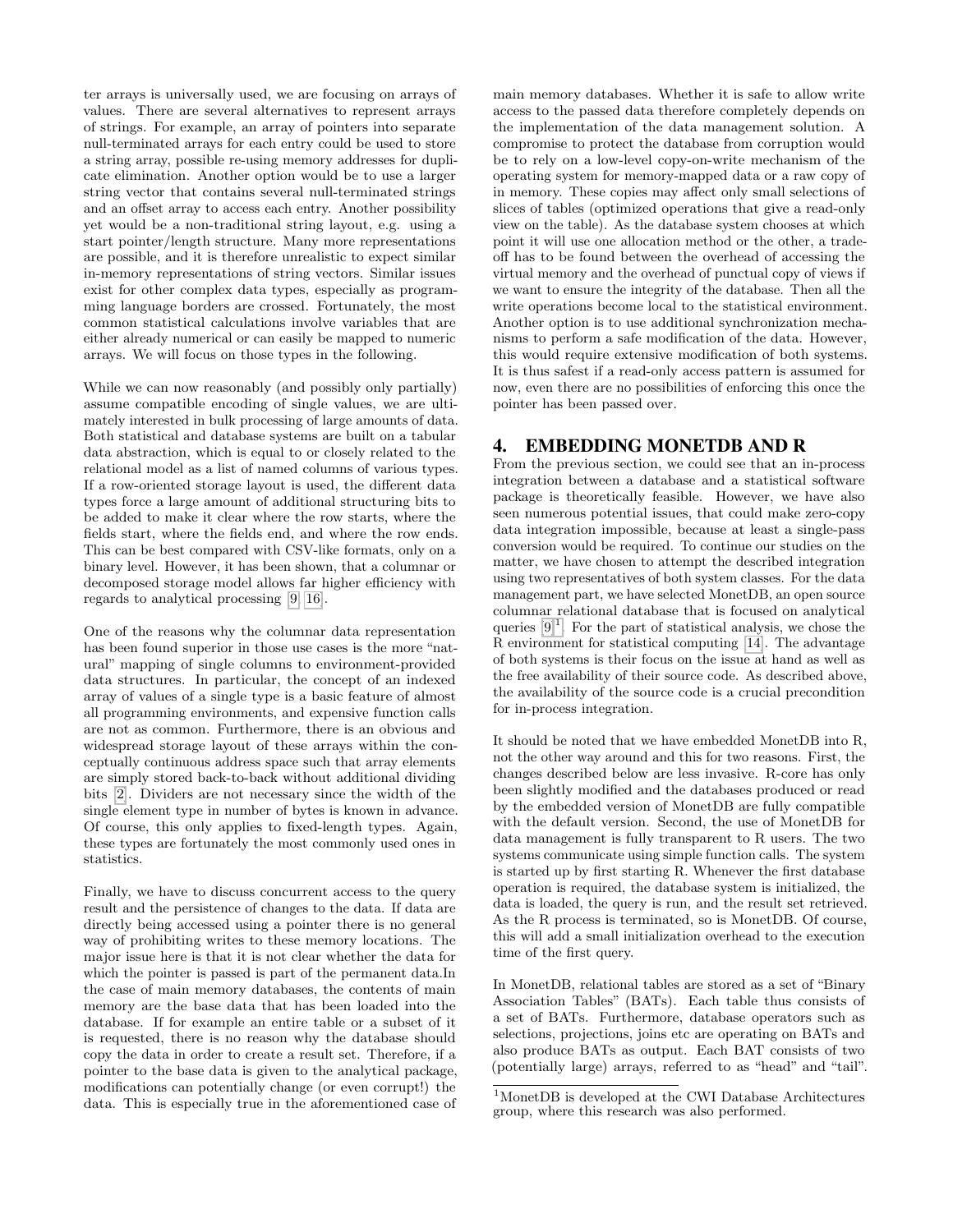The head contains the row indices of the values stored in the BAT, and the tail the actual values of varying type. If the head array is continuous, it is omitted in favor of a starting offset in order to save memory. In addition, BATs have a header structure that contains meta data about the data stored, such as length, type etc. Within the database, BATs are passed around using a pointer to the header structure, which in turn contains pointers to the head (if applicable) and to the tail. Figure [2](#page-4-0) shows this data structure: The meta data is held in independent memory areas that contain pointers to the actual data in simple arrays. The database also keeps track of the number of references to a single BAT, and removes them from memory if that count drops to zero. Of course, client programs expect a table as a response to a SQL query. Hence, in the last step of query processing, the resulting BATs are recombined to produce a relational table by joining the columns together on their row indices. Then, the result is serialized and sent to the client. MonetDB also contains a pluggable optimizer architecture, where different algorithms can be enabled to adapt the query execution plan.

<span id="page-4-0"></span>

Figure 2: MonetDB Binary Association Table (BAT)

On the other side, R uses a universal data type called "Symbolic Expression" (SEXP) for all values [\[15\]](#page-9-5). There are a number of subtypes that hold specific kinds of data. Here, we are only interested in the vector types, for example INTSXP, REALSXP to hold integer and floating point values, respectively. Due to the vectorized nature of R, no concept of single values exists, these are represented as vectors of length one. Every vector-typed SEXP is a collection of values, which is coincidentally stored in an array of primitive types. Each SEXP contains a header structure which describes the type of the data in the value. In the case of an INTSXP, the header is immediately followed by a primitive value array as shown in Figure [3.](#page-4-1)

<span id="page-4-1"></span> $42 \mid 43 \mid 44 \mid \cdots$ Reference SEXP Header Array

Figure 3: R Symbolic Expression (INTSXP)

It is this similarity in storage layout that makes a zero-copy integration possible. R also supports an "external pointer" data type, which at first glance would be perfect to store the BAT pointer "leaked" from MonetDB. However, built-in R operations cannot operate on this type of objects, so the preferred solution was to "dress up" a MonetDB BAT as an R SEXP. This way, we can move data into R and use both built-in and contributed analysis methods on it, without the analysis methods noticing that they actually operate on a BAT. Otherwise, at least a single copy/conversion step would be required. To perform this underhanded trick, we have extended R's memory management system with a way to construct a SEXP from a given vector without reallocating.

<span id="page-4-2"></span>

Figure 4: Dual-Role BAT/SEXP

We have added a small "optimizer" to MonetDB, which changes every query execution plan insofar that it removes the final joining of the result columns together as well as the serialization of the resulting table onto the client socket. Instead, a new function inside the R realm is called. This function gets the reference to the result BAT as well as the SQL name and type of the result column passed as parameters. From this point, we can hand over to a inplace allocation function. A major difficulty here was that R expects the SEXP header directly preceding the data array. Since it is impossible to allocate space in front of a pointer without reallocating and copying, we have also modified MonetDB's memory management to allocate space to fit the SEXP header in front of every MonetDB tail array. These changes were done in such a way that they do not interfere with the "normal" database operations. The exact size of the SEXP header is dependent on the hardware architecture, but can be calculated by sizeof(SEXPREC\_ALIGN). For example, on a Intel 64 Bit platform, the header requires 40 bytes of memory. Therefore, we offset the pointer into this area by the space the SEXP header requires, and let MonetDB continue. This way, as R gets the pointer, it can safely decrement it by the size of the SEXP header and write the header in front of the data array. After this "redressing" of the BAT is finished, the resulting SEXP is indistinguishable (except for the attached finalizer) from native R data vectors. This state with the native array being both part of a BAT as well as a SEXP is shown in Figure [4.](#page-4-2) Now, all R-internal operations on data vectors such as filtering, calculations etc. are supported. Furthermore, the vast amount of contributed R packages that operates on vectors can also be used. As discussed in the previous section, it is also possible to handle NA values by changing the "magic" values for the various numerical types to the same number.

While the data is now available as an ordinary R SEXP containing for example integer data, freeing the memory after R is finished processing the data is another concern. As mentioned, R has a garbage collector that will destroy nonreferenced objects and free the associated memory region. However, we could not use this finalizer, as a BAT consists of more than the tail array. R does support natively custom finalizer functions for objects, but unfortunately only for the objects of the aforementioned "external pointer" types. Hence, we had to make a slight change in the R memory manager. This change only prevents the garbage collector from executing a low-level free on specially marked SEXP. Furthermore, we have found a method of attaching a custom finalizer to this object by referencing an external pointer object (mentioned above) as an attribute of the dual-use BAT/- SEXP. Once an object is garbage-collected, its attributes will lose their reference and will also be garbage-collected, which will lead to the call of the custom finalizer in the next collection iteration. This process allows a safe destruction of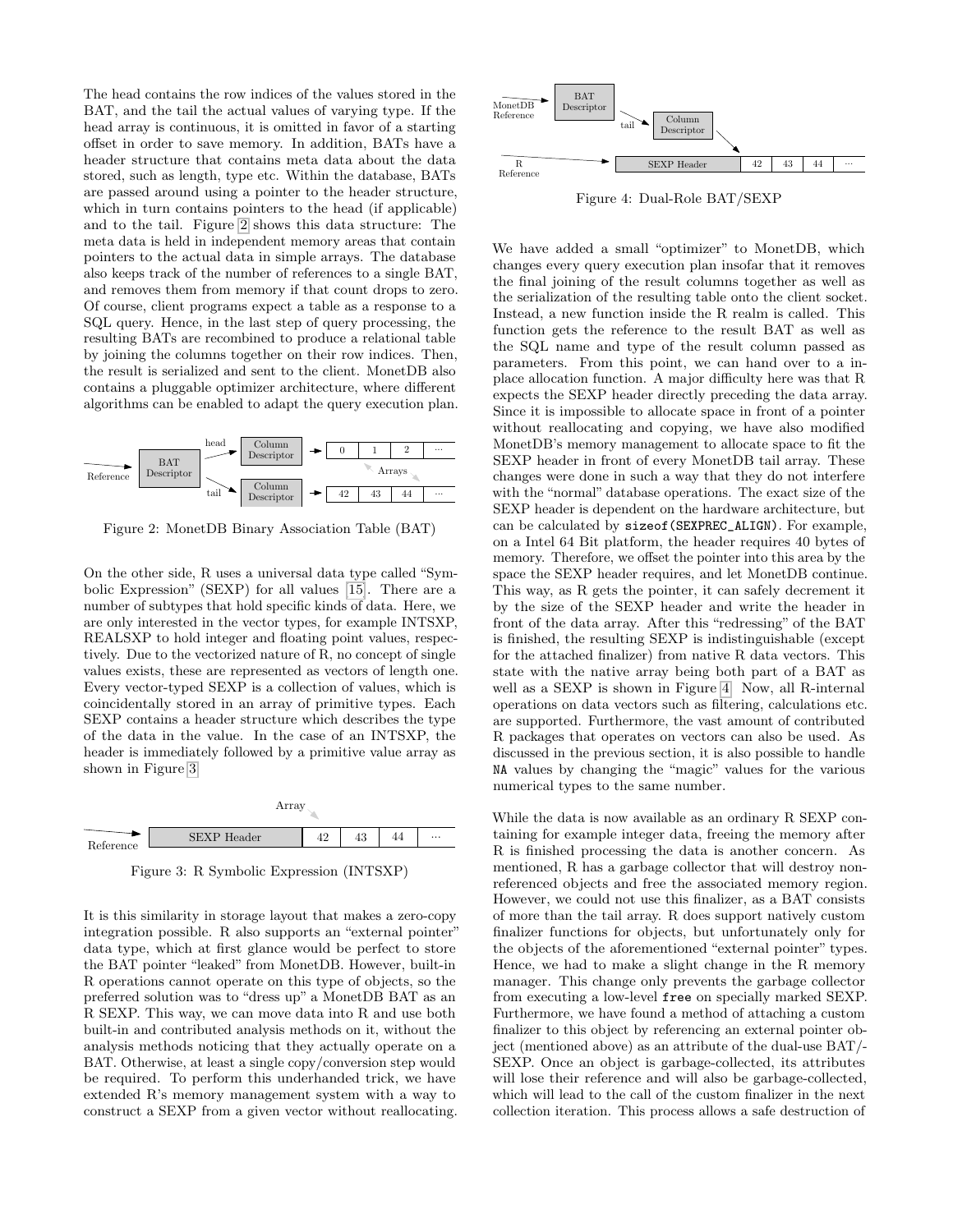the SEXP created (without reallocation) using our extension in R's memory management system mentioned above. In our case, the finalizer just decrements the MonetDB reference counter for the affected BAT and thus leads to the BAT being destroyed (if required). Again, these changes do not affect other parts of R, not even the collection phase of the garbage collector, or third-party extension packages at all.

From a user's perspective, we wrap the embedded database engine into a function call with the SQL query as the parameter and a R data.frame structure as return value, compatible to the standardized R database interface [\[13\]](#page-8-12). In addition, we re-use the deep database integration layer for R we have presented in our previous work [\[11\]](#page-8-0). There, we have shown how R users can interact with data stored inside a relational database in an almost native way. We overloaded R-internal data management operations to modify an underlying SQL query. This SQL query was then sent to the database, the query processed, and the result set was delivered back to R, where it is converted into the R type to hold tabular data, the data.frame. Previously, the connection between the MonetDB and R used a TCP socket. We were able to re-use and update this work for the embedded version and the simple R code below demonstrates the ease of use of the user interface. No actual data has to be copied or modified at all, the only data modifications regard the addition of meta data and data organization structures. Still, users are able to use the embedded database without realizing that they do. This way, we gain both high performance and SQL transparency.

Listing 1: Returns a data.frame, result of the query: SELECT c2 FROM t1 WHERE  $(c1 > 42)$  $c \leq$  dbConnect (MonetinR(), "/absolute/path/to/database")

mf  $\leq$  monetinr. frame(c, "t1")  $\text{subset (mf, c1 > } 42)\$ \$c2

With regards to the question of read and write sharing, MonetDB uses memory-mapped files to store both base data as well as most intermediate results. This leads to two different kinds of behaviour with regard to the persistence of changes to the data. If the query result is a part of the base data column, changes to it will be written to disk by the operating system. On the other hand, if data was calculated as part of the query execution, it will be not be made persistent. This inconsistency makes it difficult to officially support writing to the shared data objects. However, there is not much we can do to prevent writing, since we have deliberately no control over data access to maximize compatibility. Nevertheless, writing to the vector on the R side should be avoided.

#### <span id="page-5-0"></span>5. EXPERIMENTAL RESULTS

Since we were unable to find any R data access benchmark, we have chosen to perform a series of micro-benchmarks based on the most common data access tasks to evaluate the potential benefits of the same-process integration of R and MonetDB outlined above. We have chosen three competitive large-scale data management solutions for R to be compared with our proof-of-concept prototype:

- data.table, a R extension specifically designed for fast data access
- MonetDB.R, the socket-based integration of MonetDB and R presented in our previous work [\[11\]](#page-8-0)
- RSQLite, an R integration of the embedded SQL database SQLite.

From comparing these systems, we expect to see the impact of highly optimized database systems to data access performance (especially comparing data.table with the relational systems) as well as the advantages of using column stores (Prototype and MonetDB.R against RSQLite) as well as the advantages of in-process integration (MonetDB.R against prototype).

The four implementations were compared by testing four basic data management features. First, we tested the selection of a subset of the rows from a table. Since the size of the selection result is expected to have an impact on performance, we have varied the selectivity of the selection between 1, 10 and 50 % of the data. We expect that handling large results will be very difficult for the socket-based solutions. We have also tested both selection and projection of a subset of rows. Only a subset of the columns and only a subset of the rows in the table were requested as result set. Here, column-based solutions are expected to perform better than their rowbased counterparts. Another feature tested is aggregation, or grouping in database terminology. Grouping tends to become difficult as the amount of groups to be aggregated becomes large. Hence, we have also varied the group size in 1, 500 and a variable group size that was equivalent to 10 % of the rows in the data set. Here, the larger result sets will be difficult to handle for the socket-based solution, but it is unclear how the other contenders will fare. Finally, we have tested another class of operations, the join (or "merge" in R terms) of two tables by a shared attribute. Depending on the algorithm used, the join performance is heavily influenced by the relative sizes of the two tables. Hence, we have repeated this experiment using a second table with both 1 and 10 % of the size of the first table. All these operations are common to many data analysis tasks, but are also common to relational queries.

Furthermore, we have repeated all of those experiments on four data sets of increasing size, 10 MB, 100 MB, 1 GB and 10 GB. These data set sizes were chosen to show the limits of the tested systems, and of course their capability to handle large amounts of data. We suspect that "lightweight" solutions such as RSQLite will be unable to handle the larger data sizes particularly well. All data consisted of integer columns with random values that were auto-generated as required. For all experiments, we have collected the wall clock time that the systems under test required to complete, since this is the most obvious measure for user-facing systems. Single experiment runs were limited to one hour of execution time. All tests were run on a standard desktop computer with 16 GB of main memory and a 3.4 Ghz Intel i7 CPU. The operating system was Fedora Linux 18. The three systems we have compared our approach to are openly available. In the interest of repeatability, we have also published our slightly modified R version and the modified and reorganized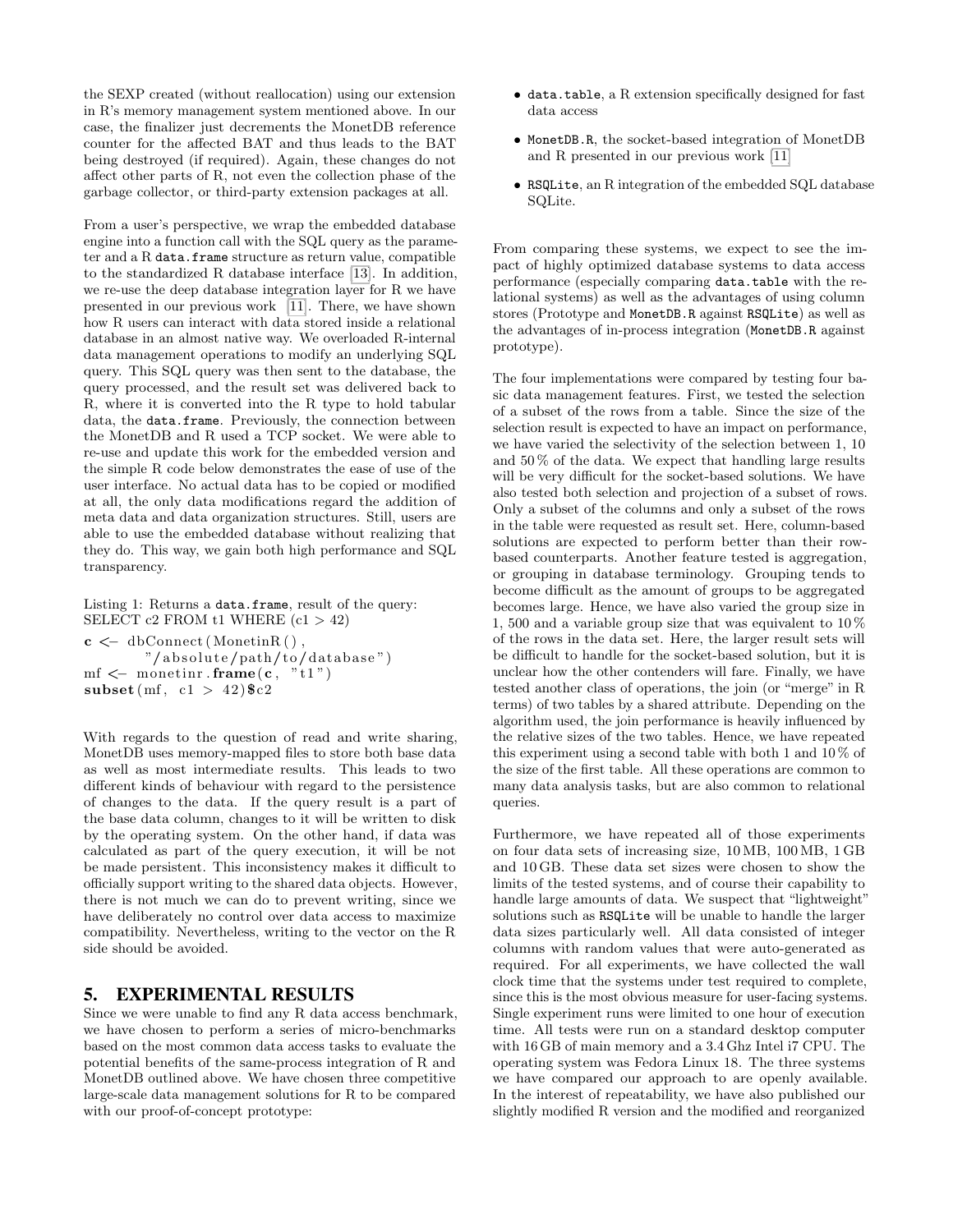<span id="page-6-1"></span>

<span id="page-6-2"></span>Figure 5: Experimental Results

<span id="page-6-3"></span>MonetDB database<sup>[2](#page-6-0)</sup>. In the latter case, reorganization of the folder structure and the build process was necessary to fit R's package structure. However, this allows us also to compile and install the entire database the same way as any other R package.

On to the results of the evaluation. All plots in this section are structured as follows: Results for each of the different configurations are plotted in their own box, with the particular configuration noted on top. Within each box, the horizontal axis denotes the dataset size (on a logarithmic scale) and the vertical axis describes the response time (also on a logarithmic scale). For example, the configuration of the selection experiment is the percentage of rows retrieved from the data set. If the tested system took longer than the timeout of one hour, the measurement is omitted altogether. All reported timings are cold runs, that is, R and (if applicable) the external database were restarted before every test. The full results in absolute numbers are also given in Appendix [A.](#page-9-6)

<span id="page-6-4"></span>Figure [5\(a\)](#page-6-1) shows the result of the first experiment, where the very basic transfer of increasing number of rows into R was tested. We can see a very consistent pattern over all data sets. Most notably, the largest result set was retrieved by our prototype in around 110 s, with every other solution taking at least two times more. However, the result set with 50 % of the data being retrieved showed data.table.to be faster for the first three data sets. We attribute this to the row recombination overhead in MonetDB. Also, a curious pattern repeats itself over the first three data sets, where the performance of data.table shows to be rather independent of the result set size. This might be due to its lazy loading approach, where the actual data file is not loaded until accessed. Since the data loading cost is constant, this might explain this behavior. When comparing the data.table observations to the closest running mate, RSQLite, we see that  $10\%$  of the data being transferred is the threshold where RSQLite becomes slower than data.table. This can also be explained by the aforementioned lazy bulk loading, which favors large amounts of data retrieved, which in addition are then already available within the R address space and in a compatible format. Both these advantages are not present in RSQLite. Furthermore, we can observe timeouts for MonetDB.R for the

<span id="page-6-0"></span> $^{2}$ <https://github.com/lajus>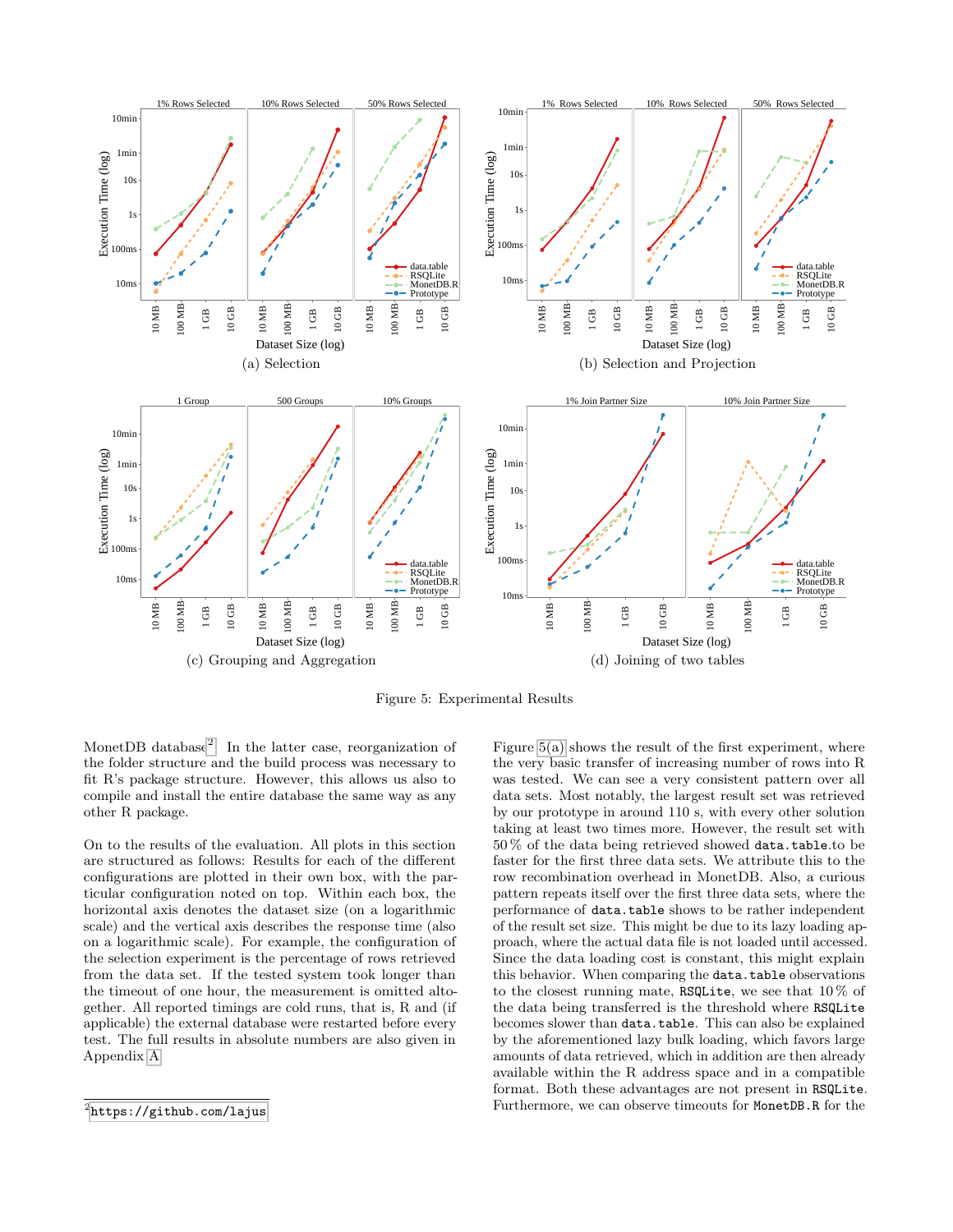two largest result sets. This comes as no surprise, when comparing and extrapolating its behavior with the previous data sets. MonetDB.R was just able to create and transfer the largest result set for the 1 GB data set, and the 10 % of the 10 GB dataset is twice as large. Another important result is the overall slow performance of MonetDB.R, which uses socket communication and serialization. The large amount of overhead can directly seen in the plot. This validates our motivation for this research, as we have suspected that the socket communication overhead might be responsible for a large amount of total response time.

A very similar picture can be seen in Figure [5\(b\),](#page-6-2) where the results of the selection/projection experiments are plotted. We have predicted that the column-based solutions will show an advantage here, and indeed the timings for our prototype are less than in the previous experiment. While MonetDB.R does in theory also profit from this the high socket overhead drowns this advantage, except for very large result sets. This comes to no surprise, as the socket overhead is high but constant, and less data will eventually show an impact. Also, we can see how the additional effort for projection increases the difference between the row- and column-based solutions, in particular our Prototype and RSQLite.

For the grouping experiments, the timings are plotted in Figure [5\(c\).](#page-6-3) The group size of one has only a single value as a result set. Hence, the socket overhead should be less. We can see exactly this effect by comparing the performance of MonetDB.R to the other systems. Surprisingly, we also see our Prototype being slightly slower than data.table for the single-value result sets. This is most likely due to the fact that the single group precludes multi-threaded execution of the grouping in MonetDB. Next, we can also observe very similar performance for RSQLite and data.table, for the larger amounts of groups in the first three data sets. This hints at a very comparable implementation of the grouping in these two systems. Still, the highly optimized code in MonetDB was able to outperform both for these experiments. For the largest data set, we can see how only MonetDB with both integration methods was able to complete the largest aggregation. Here, we can see the advantage of both a highly-optimized relational database as well as the in-process integration.

Finally, Figure [5\(d\)](#page-6-4) shows the timings for the joining of two data sets. Joins are a core requirement and performance bottleneck for relational databases, therefore it is little surprising that our prototype outperformed all other systems for all data set but the largest. Again, the socket overhead prevented MonetDB.R from achieving a comparable performance. Surprisingly, data.table shows a higher performance for the larger join partner size. The reason for this discrepancy might be the selection of another join algorithm (e.g. moving from a hash join to a inner loop join) for the larger join partner. Again, we observe timeouts for MonetDB.R and RSQLite on the largest data set.

Overall, we can observe vast performance benefits for our prototype, especially when comparing it with its socket-based competitor, which otherwise is very similar. In particular, handling large amounts of data and corresponding results sets in particular was one of its strengths. We were surprised and impressed by the high performance shown by the data.table package, which was able to compete with our prototype and beat RSQLite on most occasions. We also confirm our expectation that the socket communication is a major hindrance when large result sets are communicated between systems. Also, the results for the more complex operations such as groups and joins showed a clear advantage for the columnar relational database.

# <span id="page-7-0"></span>6. CONCLUDING REMARKS

In this paper, we have tried to push the integration between statistical software packages and data management tools as far as possible. To the best of our knowledge, same-process zero-copy data sharing is as far this integration can possibly go. The potential benefits for large-scale data analyses are obvious and numerous. From our discussion of previous work, it became clear that no previous system supports this level of integration. From analyzing data storage inside virtual memory, we have argued that C-style arrays of primitive types are likely to exist on the bottom layer of many software solutions dealing with data. By coercing the data management system into sharing the memory reference to this low-level data structure and tricking the statistical software into regarding this data structure as its own, an integration of unparalleled performance would be possible, despite some remaining issues such as undefined values and write access to the shared data.

To investigate this point, we then performed a prototypical integration as described using the columnar relational database MonetDB and the R environment for statistical computing. We were able to masquerade low-level arrays of primitive values in such a way that both a MonetDB and R regarded them as their internal data structure. Our experiments have shown that this combination can vastly outperform other approaches, especially once a significant amount of data has to be transferred between systems. Only then the overheads for copying and data conversion become dominant.

This insight already hints at the next challenge: Since the shared data is indistinguishable from native objects, secondary data management operations will also be performed by the statistics package without explicit intervention. However, the integration is based on the assumption that the system best suited for a particular task should execute this task. However, this would require to pass the possibly modified data back to the database, before other queries can be run. While certainly possible, further modification of both systems would be required. Also, the class of iterative data analysis algorithms could require a very large number of round-trips between the two systems. However, we can repeat our zero-copy method for the other direction of sharing data as well. Here, we would create a temporary table and create the BAT/Column descriptors accordingly. Then, the complete round-trip between database and statistics environment is possible, and since no actual data is being copied, the overhead for each iteration is constant.

With regards to the integration of statistical software such as R into other database management systems than MonetDB, we found that there are two main strategies: First, if the low-level data representation for numerical arrays is based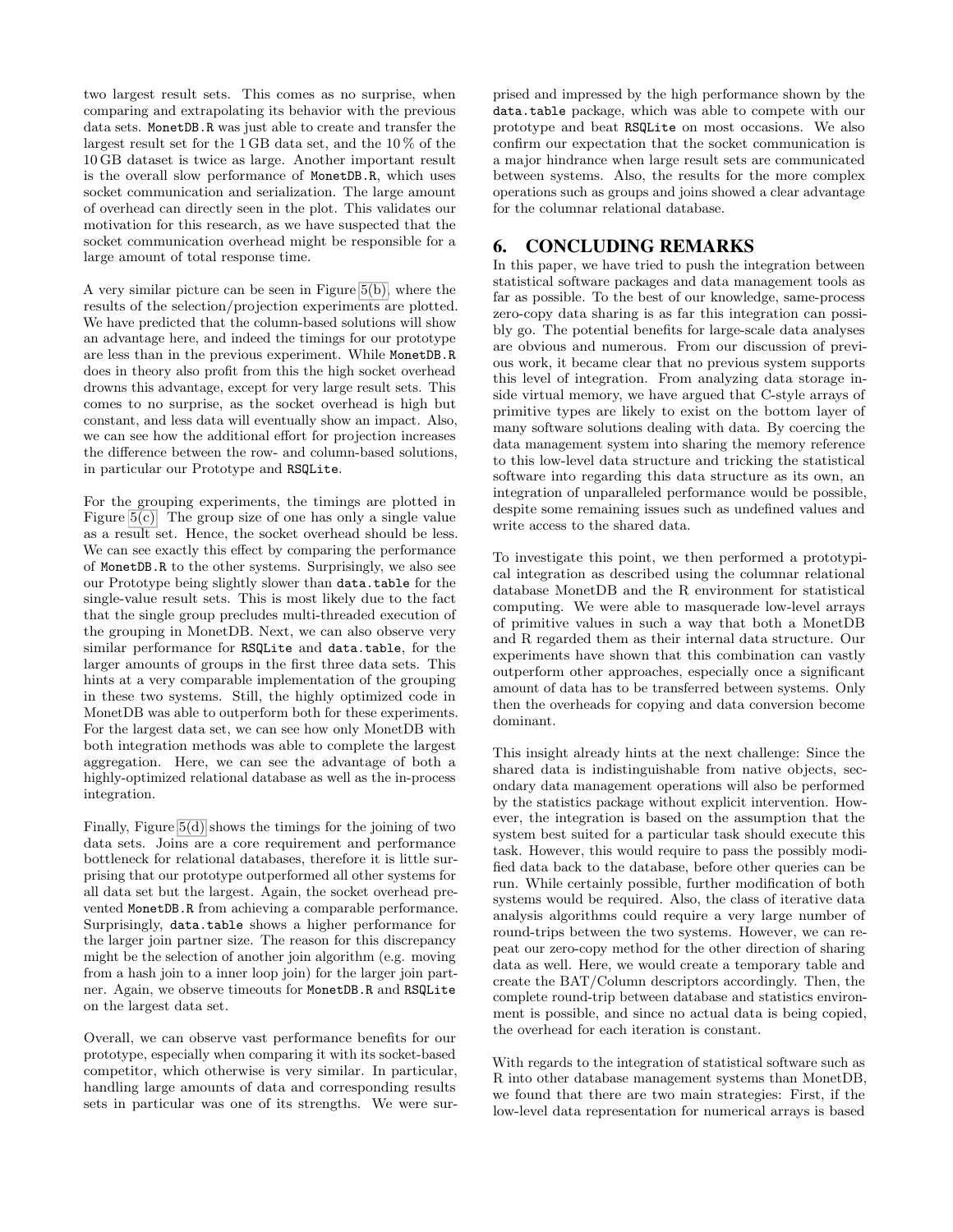on C arrays of primitive numeric types, the problem is reduced to properly manage memory and practical engineering to allow both programs to run in the same address space. Contrary, if the in-memory representations of data are conceptionally different, for example as it is the case between R and any row-based database management system, each access to a vector from the statistical side has to be mapped to a function call that operates on the alien data structure. The host program then would need to implement a layer of abstraction for the low-level vector accesses. This has profound implications on performance due to the overheads created by the data conversion and function calls for every value. Furthermore, integrating such an abstraction layer would require a massive rewrite of R in particular, and break many contributed packages which rely on the memory layout and direct pointer-based access. Due to these issues, such an integration would be all but lightweight.

From a practicality standpoint, it might be more feasible to invest in a single copying/conversion step, while still running both processes in the same virtual memory address space. This way, the missing value encoding and the read/write problem could be avoided. Operating systems also already use copy-on-write semantics if processes fork themselves, but this functionality is not yet exported to user-space programs. Of course, this conversion would have to be possible in both directions, such that the analytical environment could pass data back to the database. In both cases, a classical optimization problem arises, where two systems can produce result-equivalent results, but not under the same timing parameters. The decision of where a operation should be run can be very simple if data sharing is free, but as we have seen, this might not be very practical. This then opens up a whole new area of research problems, although one where previous work from related areas, e.g. in distributed databases potentially could be reused.

Considering the applicability and possible generalization of our work, we propose to pass pointers to C-style arrays containing native types between statistical environment and data management solutions. Obviously, this is only possible if both systems use this data representation. However, due to the properties of modern hardware, this representation can avoid cache misses and function call overhead and is able to saturate modern CPUs. Due to this reasons, the representation of data in this manner has attracted much attention in recent years and it is unlikely the differences in memory access that favor columnar data processing vanish anytime soon. However, statistical environments are far less concerned with raw performance, here, user convenience and a rich programming interface are key. Therefore, it is less likely to find the array data representation in this context. That being said, R's massive gain in popularity in recent years have make it the de-facto statistical environment. As we have shown, R does use this array-style data representation. Our work therefore applies to both the integration of R into columnar data management system as well as to the more generic integration of systems that benefit from sharing large amounts of data that both use equivalent low-level data representations.

Finally, we come back to our research question of whether it is possible to integrate statistical and data management systems in a way that does not require any data conversion or copying. From the concepts and results we have presented in the paper, we can conclude that this is certainly possible, although only under some restrictions of varying seriousness. We argue that our integration was prototypical and representative of the issues that arise should such an integration be attempted.

#### *Acknowledgments*

We would like to thank Thomas Lumley of the R core team and Sjoerd Mullender from the MonetDB team for their invaluable help. Also, we thank the anonymous reviewers for their insightful comments. H. Mühleisen is supported by the COMMIT/ project funded by NWO.

#### 7. REFERENCES

- <span id="page-8-10"></span>[1] IEEE Standard for Floating-Point Arithmetic. IEEE Std 754-2008, pages 1–70, 2008.
- <span id="page-8-9"></span>[2] Intel 64 and IA-32 Architectures Software Developer's Manual, 06 2013.
- <span id="page-8-4"></span>[3] D. Adler, C. Gläser, O. Nenadic, J. Oehlschlägel, and W. Zucchini. ff: memory-efficient storage of large data on disk and fast access functions, 2013. R package version 2.2-11.
- <span id="page-8-8"></span>[4] F. Chen and B. D. Ripley. Statistical computing and databases: Distributed computing near the data. In Proceedings of the 3rd International Workshop on Distributed Statistical Computing (DSC 2003), 2003.
- <span id="page-8-1"></span>[5] J. Conway, D. Eddelbuettel, T. Nishiyama, S. K. Prayaga, and N. Tiffin. RPostgreSQL: R interface to the PostgreSQL database system, 2013. R package version 0.4.
- <span id="page-8-3"></span>[6] M. Dowle, T. Short, S. L. with contributions from A Srinivasan, and R. Saporta. data.table: Extension of data.frame for fast indexing, fast ordered joins, fast assignment, fast grouping and list columns., 2013. R package version 1.8.10.
- <span id="page-8-7"></span>[7] P. Große, W. Lehner, T. Weichert, F. Färber, and W.-S. Li. Bridging two worlds with RICE integrating R into the SAP in-memory computing engine. PVLDB, 4(12):1307–1317, 2011.
- <span id="page-8-6"></span>[8] M. Hornick and T. Plunkett. Using R to Unlock the Value of Big Data: Big Data Analytics with Oracle R Enterprise and Oracle R Connector for Hadoop. McGraw-Hill Osborne Media, 2013.
- <span id="page-8-11"></span>[9] S. Idreos, F. Groffen, N. Nes, S. Manegold, K. S. Mullender, and M. L. Kersten. MonetDB: Two decades of research in column-oriented database architectures. IEEE Data Engineering Bulletin, 35(1):40–45, 2012.
- <span id="page-8-5"></span>[10] D. T. Lang. Scenarios for using R within a relational database management system server. Technical report, Bell Labs, 2001.
- <span id="page-8-0"></span>[11] H. Mühleisen and T. Lumley. Best of both worlds: relational databases and statistics. In Proceedings of the 25th International Conference on Scientific and Statistical Database Management, SSDBM, pages 32:1–32:4, New York, NY, USA, 2013. ACM.
- <span id="page-8-2"></span>[12] D. Mukhin, D. A. James, and J. Luciani. ROracle: OCI based Oracle database interface for R, 2013. R package version 1.1-10.
- <span id="page-8-12"></span>[13] R. S. I. G. on Databases. *DBI: R Database Interface*, 2013. R package version 0.2-7.